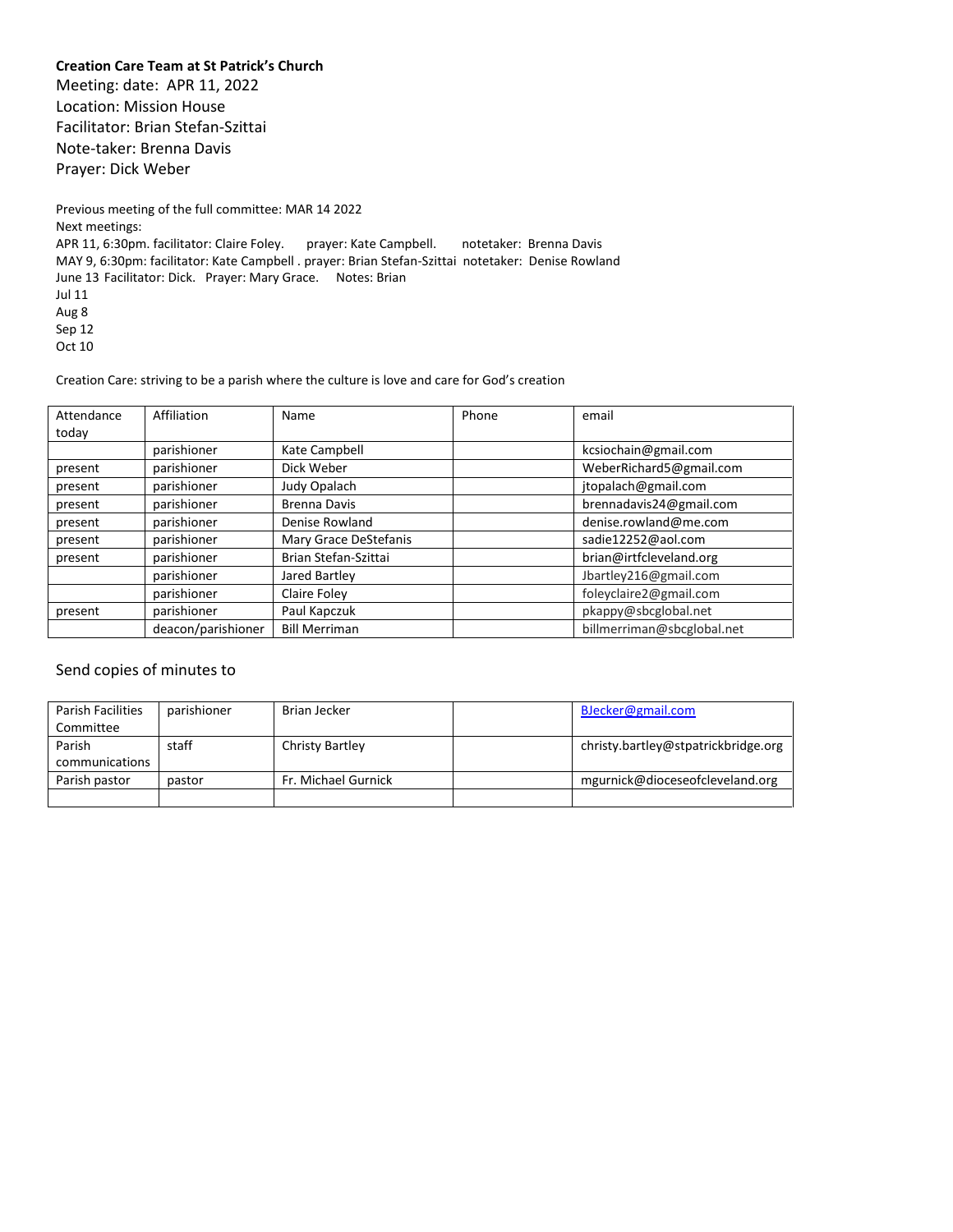#### **St Pat's Creation Care - MINUTES – April 11, 2022**

# **Agenda:**

## **1. NEORSD Grant for storm water diversion**

- Possible designers
	- Christina Znidarsic

**Action Step:** 

• Follow-up with Jared at May 9th Meeting

## **2. Parish Facilities and Grounds (envisioning the grounds)**

## a. Action Steps:

- i. Judy will talk with Fr Gurnick after Easter about follow-up meeting
- ii. Jared will ask Brian Jecker to ask if Judy and Jared can attend the facilities meeting
- iii. **Draft blueprint to May meeting** 
	- 1. Claire, Brenna, and Paul
		- 2. General design: Paul
		- 3. Judy will come up with ten plants that bloom at different times
		- 4. Brenna will reach out to Fr. Gurnick right after Easter
		- 5. Brenna will reach out to Laura Fratus for input
		- 6. Terry Bush & Josh Stinson need to be in on the location conversation

## **3. Victory Knoll Grant for Kateri Garden**

- a. Judy wrote out the draft grant proposal for the native plants
- b. Action Steps:
	- i. Judy will email it to Brenna
	- ii. Brenna will add language about the Kateri Garden
	- iii. Grant deadline is May 5. Awards \$1,000-\$75,000

## 4. **Review of Lenten calendar reflections**

- Glowing reviews
- Relocation of bulletin announcements from Creation Care could go under PARISH LIFE (not under the community events)
- Announcement at the end of mass
- 2023: Can the printed calendar as an insert one of the Sundays at the beginning of Lent
	- Passing them out is a good way to connect with people
- Don't just leave them on the back table
- Brian did a great job with the content in the bulletin
- **5. Litter pilgrimages** (monthly, organized by churches in the West Side Creation Care Team)
	- April 23: Brian volunteers to lead. Kate will bring the prayer
	- Gloves and bags (Mary Grace will bring them)
	- W 49th & Herman at 10am

## **6. Meet & Greets**

Can we mention Creation Care at meet and greet meetings for new parishioners?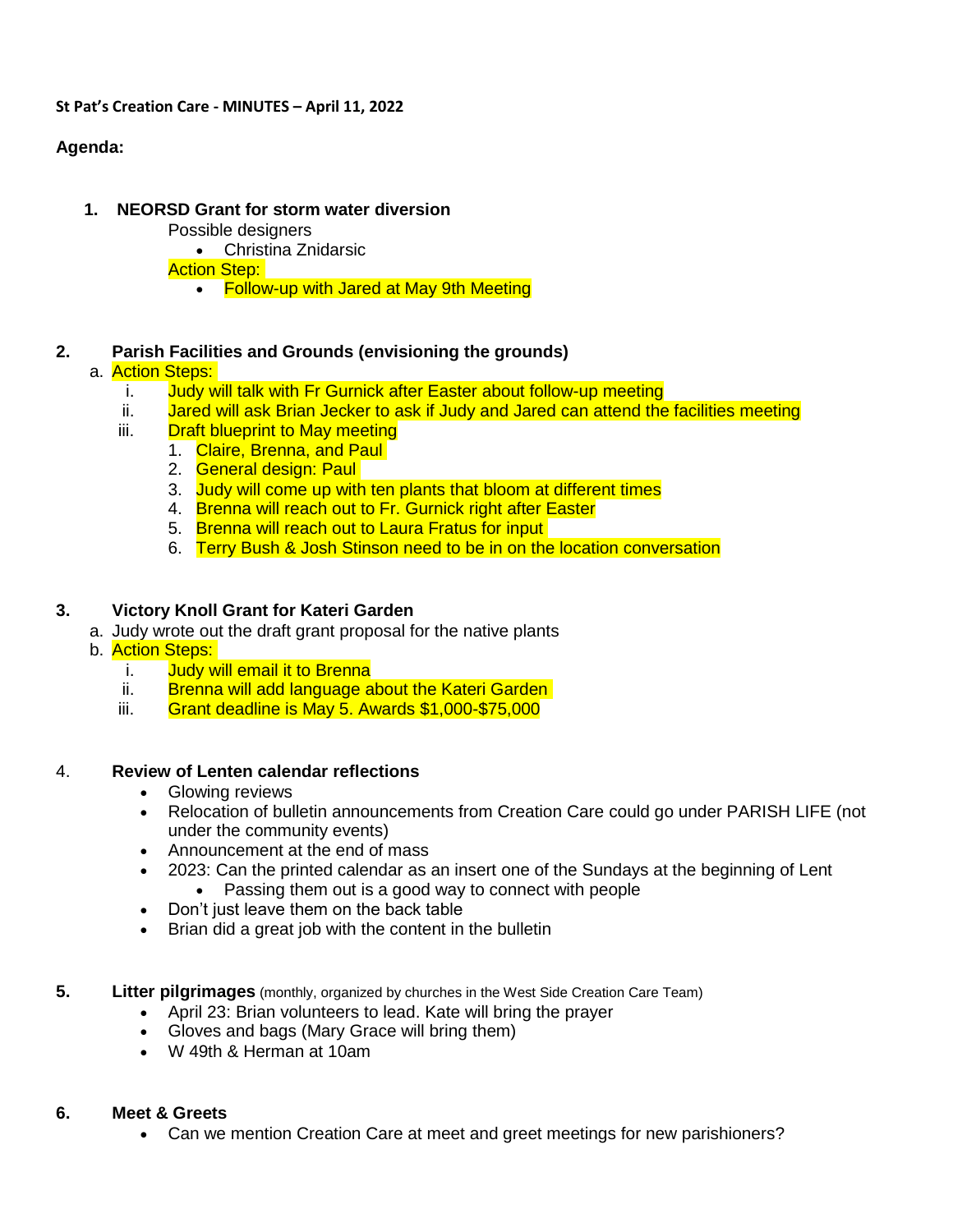## **7. Earth Day Weekend (Apr 23/24) Seed Distribution (Denise)**

- Judy's Creation Care board display at main doors of the church
- Progress on the seed packets
	- Milkweed seeds from Hummingbird Project (Brian)
	- Seeds need to be put into 150 packets
		- Brian, Mary Grace, and Dick help
		- Monday, April 18 at Brian's @ 10am
		- Thursday, April 14: Dick and Mary Grace will help at 10am
	- Will verbally tell people that Creation Care team is passing them out

## **Seed Distribution Schedule**

Saturday, April 23 @ 4:30 mass

- Denise
- Mary Grace
- Paul

Sunday, April 24 @ 8:30

• Brian and Jared

Sunday, April 24 @ 11

Dick, Kate, and Judy

## **Action Steps:**

- Seeds will be left in the back confessional by Brian on Friday Apr 22
- Judy will bring Creation Care display board for card table on Saturday

## **8. Coffee and Donuts in June (Mary Grace & Denise)**

- Raffle off composters
- Sunday, June 19? (Father's Day)
- Sign up at next meeting
- Action Step:
	- **Everyone give \$5 to Mary Grace**
	- Raffle Tickets from Brian
	- Mary Grace will reach out to Christy with the date
	- Mary Grace will write up the description
	- May 8th: Goal for weekly bulletin announcements
		- Brian will submit once we have the date
			- Will submit for website as well

## **9. WSCCT Attendance (third Wednesdays, 7pm via Zoom)**

- April 20: Mary Grace
- May 18: Paul
- June 15: Brian
- **10. Upcoming Meeting facilitation for Creation Care May 9**
	- Facilitator: Kate Prayer: Brian Notes: Denise

**June 13 (Outside meeting: Lower hall- rain location)**

Facilitator: Dick Prayer: Mary Grace Notes: Brian